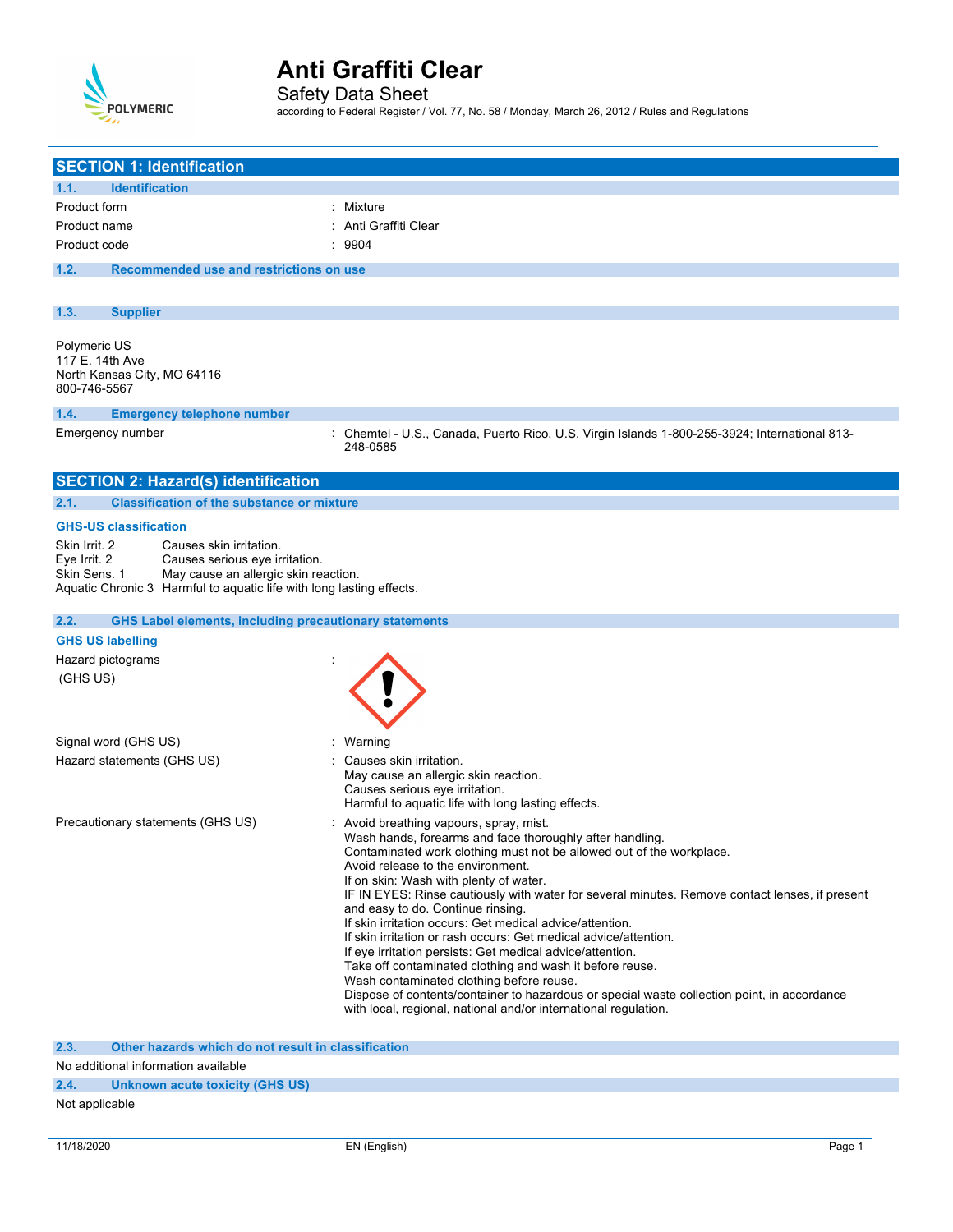Safety Data Sheet

according to Federal Register / Vol. 77, No. 58 / Monday, March 26, 2012 / Rules and Regulations

### **SECTION 3: Composition/information on ingredients**

### **3.1. Substances** Not applicable

# **3.2. Mixtures**

| <b>Name</b>                                            | <b>Product identifier</b> | $\%$      | <b>GHS-US classification</b>                                                                      |
|--------------------------------------------------------|---------------------------|-----------|---------------------------------------------------------------------------------------------------|
| 1,6-hexanediol diacrylate<br>(Note D)                  | (CAS No) 13048-33-4       | $30 - 50$ | Skin Irrit. 2, H315<br>Eye Irrit. 2, H319<br><b>Skin Sens. 1, H317</b><br>Aquatic Chronic 3, H412 |
| trimethylolpropane triacrylate, stabilized<br>(Note D) | (CAS No) 15625-89-5       | $15 - 30$ | Skin Irrit. 2. H315<br>Eye Irrit. 2, H319<br><b>Skin Sens. 1, H317</b><br>Carc. 2, H351           |
| Stabilizer                                             | (CAS No) 48145-04-6       | $0.5 - 5$ | Skin Sens. 1A, H317<br>Aquatic Acute 2, H401<br>Aquatic Chronic 2, H411                           |

Note D : Certain substances which are susceptible to spontaneous polymerisation or decomposition are generally placed on the market in a stabilised form. It is in this form that they are listed in Part 3. However, such substances are sometimes placed on the market in a non-stabilised form. In this case, the supplier must state on the label the name of the substance followed by the words 'non-stabilised'.

Full text of hazard classes and H-statements : see section 16

## **SECTION 4: First-aid measures 4.1. Description of first aid measures**

### **4.2. Most important symptoms and effects (acute and delayed)**

### **4.3. Immediate medical attention and special treatment, if necessary**

No additional information available

### **SECTION 5: Fire-fighting measures**

- **5.1. Suitable (and unsuitable) extinguishing media**
- **5.2. Specific hazards arising from the chemical**
- **5.3. Special protective equipment and precautions for fire-fighters**

### No additional information available

### **SECTION 6: Accidental release measures**

- **6.1. Personal precautions, protective equipment and emergency procedures**
- **6.1.1. For non-emergency personnel**

No additional information available

**6.1.2. For emergency responders**

### **6.2. Environmental precautions**

No additional information available

**6.3. Methods and material for containment and cleaning up**

## **6.4. Reference to other sections**

No additional information available

| <b>SECTION 7: Handling and storage</b> |
|----------------------------------------|
| <b>Precautions for safe handling</b>   |

**7.2. Conditions for safe storage, including any incompatibilities**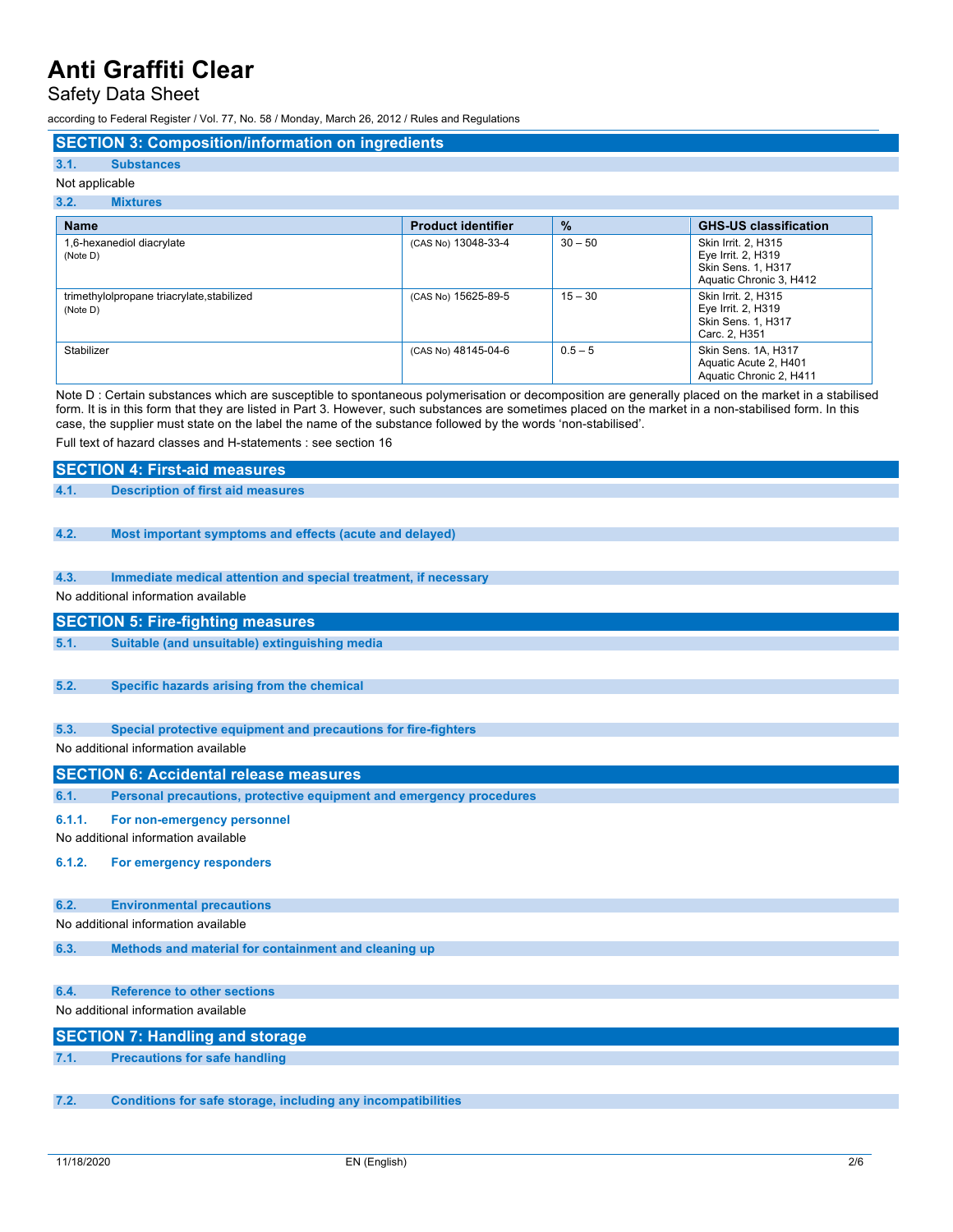# Safety Data Sheet

according to Federal Register / Vol. 77, No. 58 / Monday, March 26, 2012 / Rules and Regulations

# **SECTION 8: Exposure controls/personal protection 8.1. Control parameters Anti Graffiti Clear** No additional information available **trimethylolpropane triacrylate,stabilized (15625-89-5)** No additional information available **1,6-hexanediol diacrylate (13048-33-4)** No additional information available **Stabilizer (48145-04-6)** No additional information available

### **8.2. Appropriate engineering controls**

### **8.3. Individual protection measures/Personal protective equipment**

No additional information available

| <b>SECTION 9: Physical and chemical properties</b>            |                     |
|---------------------------------------------------------------|---------------------|
| 9.1.<br>Information on basic physical and chemical properties |                     |
| Physical state                                                | : Liquid            |
| Colour                                                        | No data available   |
| Odour                                                         | No data available   |
| Odour threshold                                               | No data available   |
| рH                                                            | No data available   |
| Melting point                                                 | No data available   |
| Freezing point                                                | No data available   |
| Boiling point                                                 | No data available   |
| Flash point                                                   | No data available   |
| Relative evaporation rate (butylacetate=1)                    | : No data available |
| Flammability (solid, gas)                                     | No data available   |
| Vapour pressure                                               | No data available   |
| Relative vapour density at 20 °C                              | No data available   |
| Relative density                                              | No data available   |
| Solubility                                                    | No data available   |
| Partition coefficient n-octanol/water (Log Pow)               | No data available   |
| Auto-ignition temperature                                     | No data available   |
| Decomposition temperature                                     | No data available   |
| Viscosity, kinematic                                          | No data available   |
| Viscosity, dynamic                                            | No data available   |
| <b>Explosive limits</b>                                       | No data available   |
| <b>Explosive properties</b>                                   | No data available   |
| Oxidising properties                                          | : No data available |
| 9.2.<br><b>Other information</b>                              |                     |
|                                                               |                     |

No additional information available

# **SECTION 10: Stability and reactivity 10.1. Reactivity** No additional information available **10.2. Chemical stability**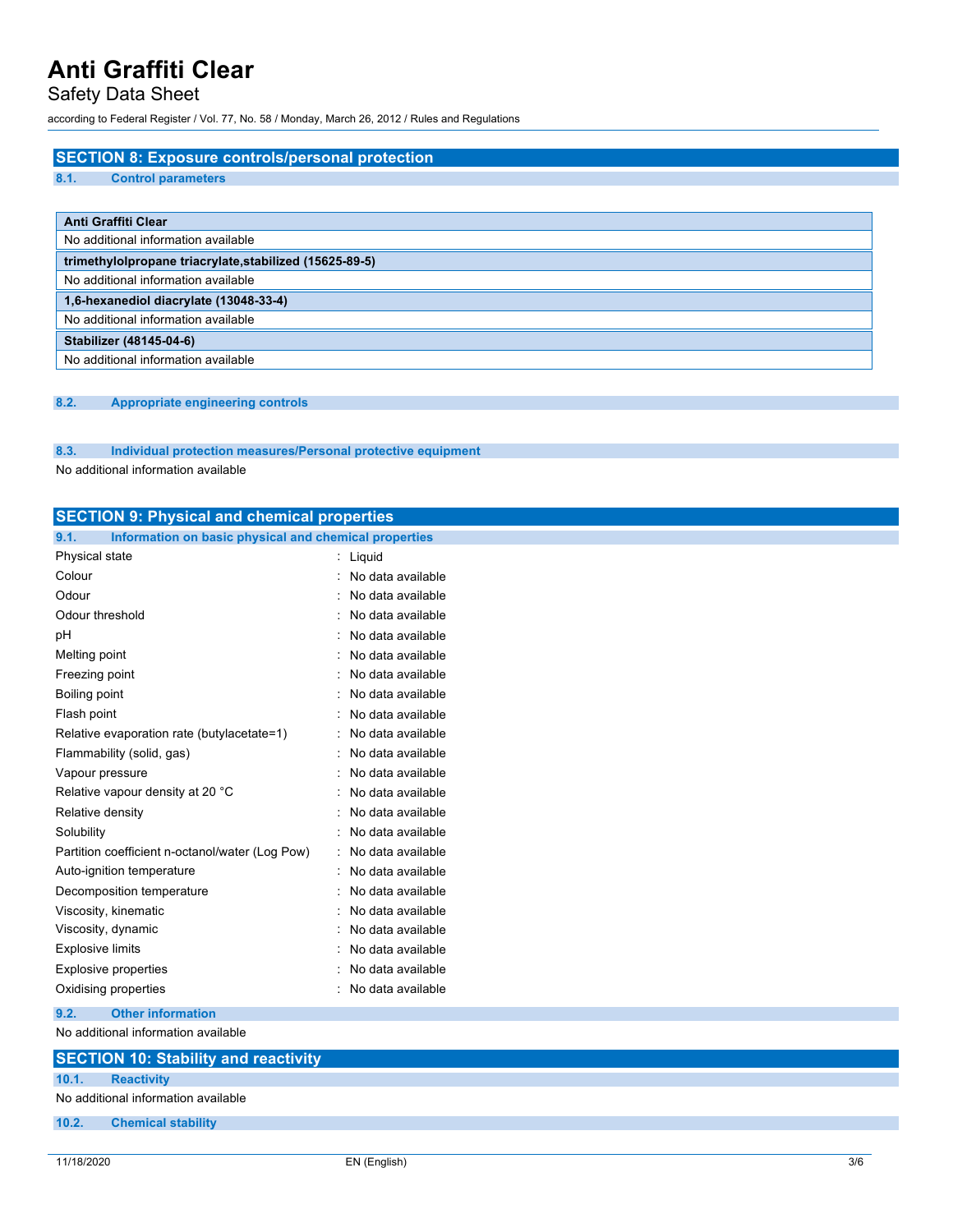# Safety Data Sheet

according to Federal Register / Vol. 77, No. 58 / Monday, March 26, 2012 / Rules and Regulations

| 10.3.<br><b>Possibility of hazardous reactions</b>      |                                                                                                   |
|---------------------------------------------------------|---------------------------------------------------------------------------------------------------|
| No additional information available                     |                                                                                                   |
| 10.4.<br><b>Conditions to avoid</b>                     |                                                                                                   |
| No additional information available                     |                                                                                                   |
| 10.5.<br><b>Incompatible materials</b>                  |                                                                                                   |
| No additional information available                     |                                                                                                   |
| 10.6.<br><b>Hazardous decomposition products</b>        |                                                                                                   |
| No additional information available                     |                                                                                                   |
| <b>SECTION 11: Toxicological information</b>            |                                                                                                   |
| Information on toxicological effects<br>11.1.           |                                                                                                   |
| Acute toxicity (oral)                                   | : Not classified                                                                                  |
| Acute toxicity (dermal)                                 | Not classified                                                                                    |
| Acute toxicity (inhalation)                             | : Not classified                                                                                  |
|                                                         |                                                                                                   |
| Stabilizer (48145-04-6)                                 |                                                                                                   |
| LD50 oral rat                                           | > 5000 mg/kg (OECD 401: Acute Oral Toxicity, Rat, Female, Experimental value, Oral, 14<br>day(s)) |
| Skin corrosion/irritation                               | Causes skin irritation.                                                                           |
| Serious eye damage/irritation                           | Causes serious eye irritation.                                                                    |
| Respiratory or skin sensitisation                       | May cause an allergic skin reaction.                                                              |
| Germ cell mutagenicity                                  | : Not classified                                                                                  |
| Carcinogenicity                                         | : Not classified.                                                                                 |
| trimethylolpropane triacrylate, stabilized (15625-89-5) |                                                                                                   |
| IARC group                                              | 2B - Possibly carcinogenic to humans                                                              |
| Reproductive toxicity                                   | : Not classified                                                                                  |
|                                                         |                                                                                                   |
| STOT-single exposure                                    | : Not classified                                                                                  |
|                                                         |                                                                                                   |
| STOT-repeated exposure                                  | : Not classified                                                                                  |
|                                                         |                                                                                                   |
| Aspiration hazard                                       | : Not classified                                                                                  |
| Viscosity, kinematic                                    | No data available                                                                                 |

**SECTION 12: Ecological information 12.1. Toxicity**

| Stabilizer (48145-04-6) |                                                                                                                                         |
|-------------------------|-----------------------------------------------------------------------------------------------------------------------------------------|
| $LC50$ fish 1           | 10 mg/l (Equivalent or similar to OECD 203, 96 h, Leuciscus idus, Static system, Fresh water,<br>Experimental value, Lethal)            |
| EC50 Daphnia 1          | 1.21 mg/l (Equivalent or similar to OECD 202, 48 h, Daphnia magna, Static system, Fresh<br>water, Experimental value, Locomotor effect) |

**12.2. Persistence and degradability**

| trimethylolpropane triacrylate, stabilized (15625-89-5) |                                               |  |
|---------------------------------------------------------|-----------------------------------------------|--|
| Persistence and degradability                           | Biodegradability in water: no data available. |  |
| ThOD                                                    | 1.835 g O <sub>2</sub> /g substance           |  |
| 1,6-hexanediol diacrylate (13048-33-4)                  |                                               |  |
| Persistence and degradability                           | Inherently biodegradable.                     |  |
| Stabilizer (48145-04-6)                                 |                                               |  |
| Persistence and degradability                           | Not readily biodegradable in water.           |  |
| 12.3.<br><b>Bioaccumulative potential</b>               |                                               |  |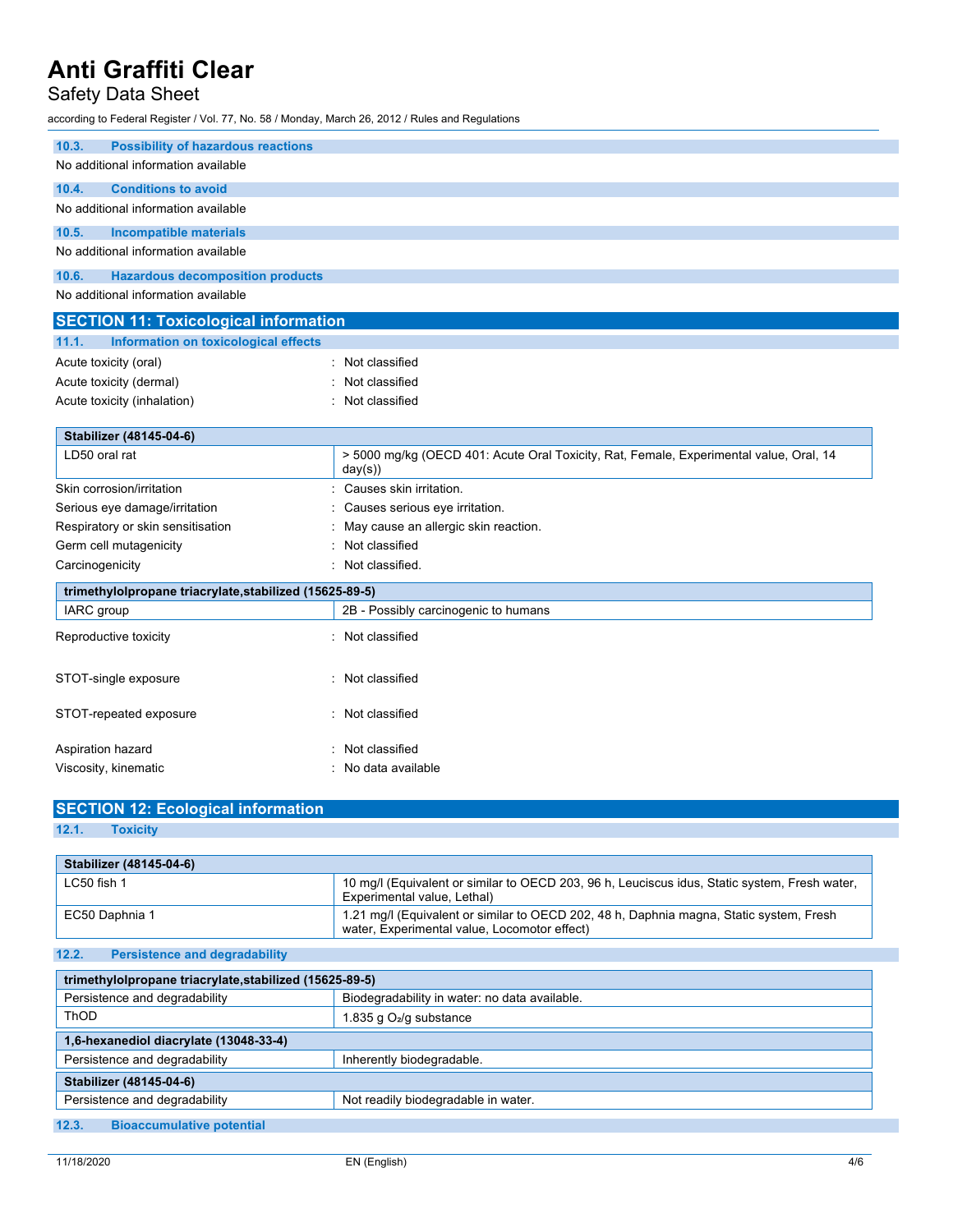# Safety Data Sheet

according to Federal Register / Vol. 77, No. 58 / Monday, March 26, 2012 / Rules and Regulations

| trimethylolpropane triacrylate, stabilized (15625-89-5) |                                                                                                                 |  |
|---------------------------------------------------------|-----------------------------------------------------------------------------------------------------------------|--|
| Bioaccumulative potential                               | No bioaccumulation data available.                                                                              |  |
| 1,6-hexanediol diacrylate (13048-33-4)                  |                                                                                                                 |  |
| Bioaccumulative potential                               | No bioaccumulation data available.                                                                              |  |
| Stabilizer (48145-04-6)                                 |                                                                                                                 |  |
| Partition coefficient n-octanol/water (Log Pow)         | 2.58 (room temperature, Experimental value, OECD 117: Partition Coefficient (n-<br>octanol/water), HPLC method) |  |
| Bioaccumulative potential                               | Low potential for bioaccumulation (Log Kow $<$ 4).                                                              |  |

### **12.4. Mobility in soil**

| Stabilizer (48145-04-6) |                                                                                                      |
|-------------------------|------------------------------------------------------------------------------------------------------|
| Surface tension         | 53.6 mN/m (23 °C, Experimental value, 472.5 mg/l, OECD 115: Surface Tension of Aqueous<br>Solutions) |
| Ecology - soil          | No (test) data on mobility of the substance available.                                               |
|                         |                                                                                                      |

### **12.5. Other adverse effects**

No additional information available

### **SECTION 13: Disposal considerations**

## **13.1. Disposal methods**

No additional information available

### **SECTION 14: Transport information**

### **Department of Transportation (DOT)**

In accordance with DOT

Not regulated

**Transportation of Dangerous Goods**

Not regulated

#### **Transport by sea**

Not regulated

#### **Air transport**

Not regulated

## **SECTION 15: Regulatory information**

**15.1. US Federal regulations**

#### **Anti Graffiti Clear**

All components of this product are listed, or excluded from listing, on the United States Environmental Protection Agency Toxic Substances Control Act (TSCA) inventory

**Stabilizer (48145-04-6)**

Subject to reporting requirements of United States SARA Section 313

**15.2. International regulations**

### **trimethylolpropane triacrylate,stabilized (15625-89-5)**

Listed on IARC (International Agency for Research on Cancer) **15.3. US State regulations**

**A** WARNING: This product can expose you to toluene, which is known to the State of California to cause birth defects or other reproductive harm. For more information go to www.P65Warnings.ca.gov.

## **SECTION 16: Other information**